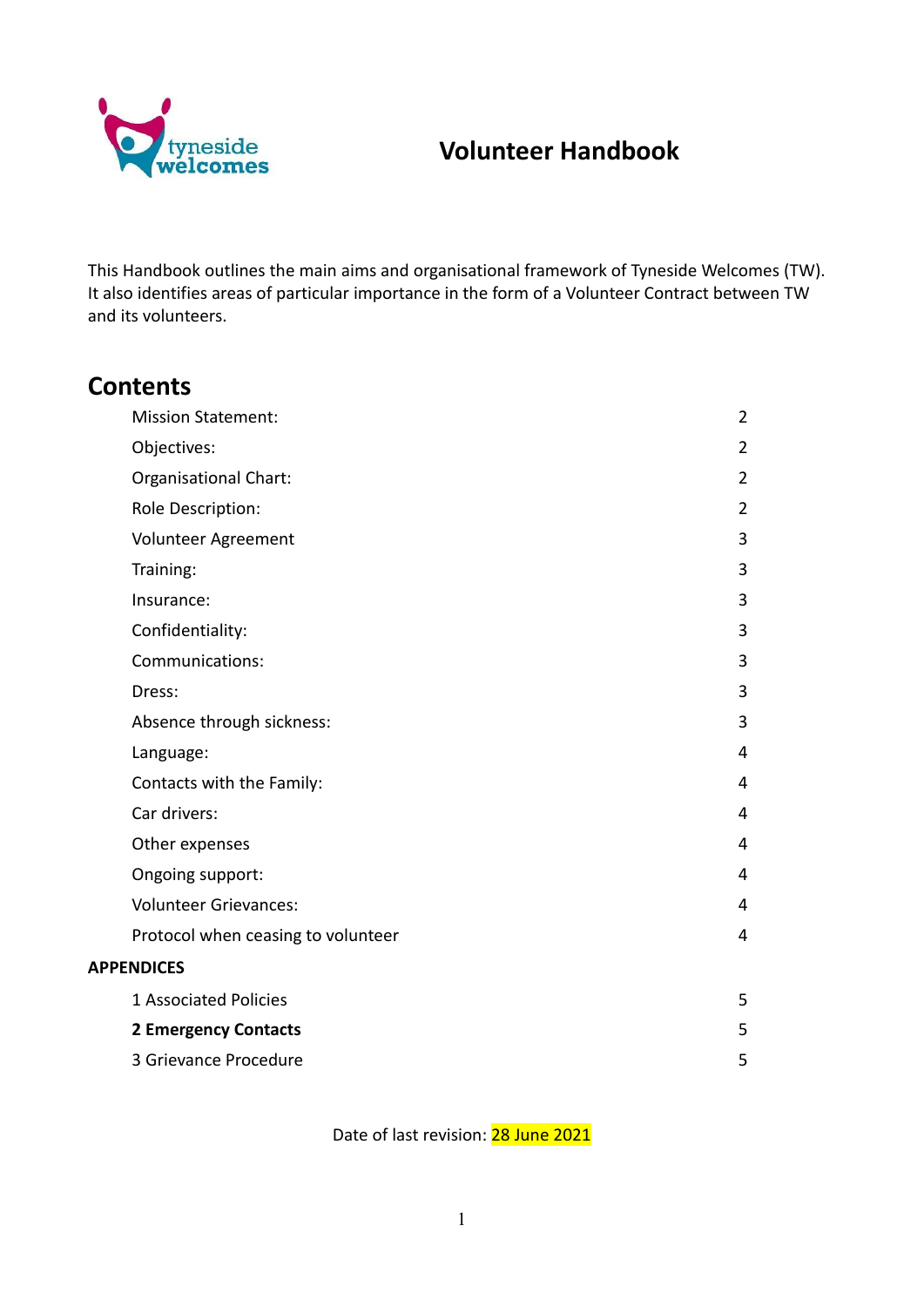<span id="page-1-0"></span>**Mission Statement:** Encouraging the community sponsorship of refugee families from the Middle East, principally Syria, so that they may resettle successfully in the North East of England.

<span id="page-1-1"></span>**Objectives:** Initially, to support families through Community Sponsorship under the UK Government Refugee Schemes (VPRS/UKRS) for a period of 12 months to help them through the crucial transition phase and enable them to become independent, self-sufficient members of society in Forest Hall/Longbenton, North Tyneside.

In the medium term to draw on that experience to encourage and support similar groups elsewhere in Tyne and Wear to resettle refugee families in their locality.

<span id="page-1-2"></span>**Organisational Chart:** TW is a registered Charitable Incorporated Organisation ("CIO" – a charity) with a Board of Trustees, one of whom is "Lead Sponsor" with legal responsibilities to the UK Home Office. Day to day operational responsibility is undertaken by a steering group of around a dozen committed volunteers (the "Coordinating Committee") some of whom are also trustees. Several of these volunteers have been assigned the "lead" responsibility for specific elements of a successful resettlement process. Most will involve personal contact with the refugee family. These elements of the process are shown in this chart:



<span id="page-1-3"></span>**Role Description:** All volunteers who have contact with members of the Refugee Family, including "leads", may expect to support family members across a wide range of issues and activities, subject to guidance from the relevant "lead". They will be required to adhere closely to TW's Safeguarding Policy, which will entail securing DBS Enhanced Certification, and to provide two character references. A Code of Conduct exists to ensure that volunteers know what is expected of them in terms of safeguarding issues and other aspects of good practice.

There are two main areas of support for the family:

- 1. Under the supervision of a "lead", accompanying Family members to important meetings/consultations/interviews.
- 2. Helping them with everyday life in the UK at home, shopping, going to entertainment venues, family outings etc.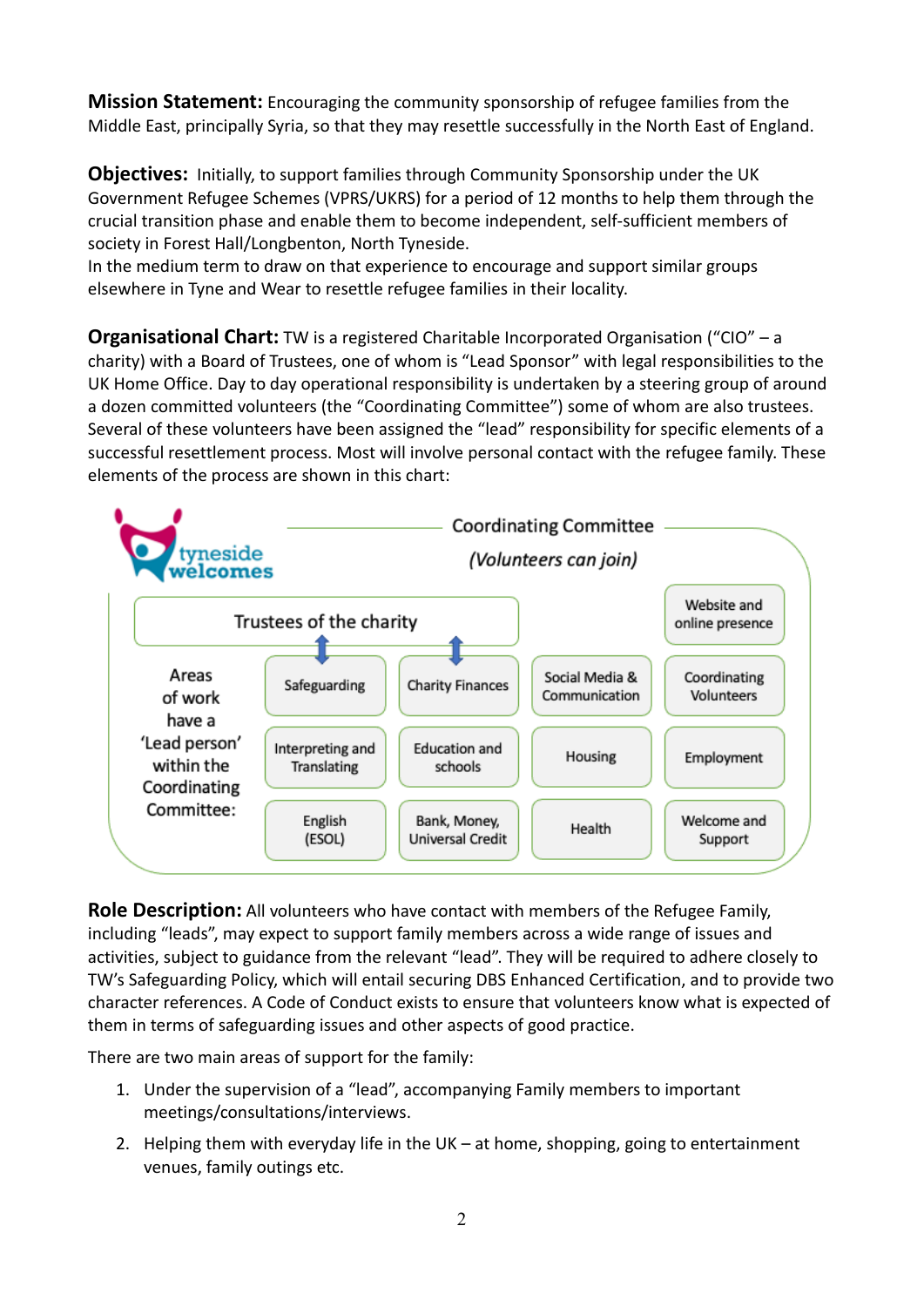### <span id="page-2-0"></span>**Volunteer Agreement**

In return for the time and energy which volunteers devote to supporting us, TW undertakes to respect their contribution by setting out the basis on which it will act responsibly to the mutual benefit of both TW and its volunteers. This covers the giving or receiving of gifts and money. We also provide backup and support including Training; Policies on Safeguarding; Communications; Ongoing regular support sessions (see below) and *Emergency Telephone Contacts* (Appendix 2). See "*Working Agreement for Family Members and Volunteers*" via link on p.5 We require you to sign to say that you have read and will abide by these agreements and policies.

<span id="page-2-1"></span>**Training:** TW is keen to ensure that all volunteers are well prepared for the roles they expected to play. Accordingly, all volunteers having personal contact with the Refugee Family will be expected to attend and complete any induction/training provided by TW. They may also be asked to attend local training days given by RESET, the Government-funded agency which supports Community Sponsorship resettlement. These will give useful insights into the detail of the official Resettlement Scheme timetables as well as the cultural and other challenges the family may face.

<span id="page-2-2"></span>**Insurance:** TW holds public liability insurance that covers your work as a volunteer, provided you stay within the guidelines we set out.

<span id="page-2-3"></span>**Confidentiality:** It is important that volunteers appreciate the significance of respecting the Family's right to confidentiality. Everything which family members say to or in the presence of a volunteer must be treated as confidential within TW. This means it may be shared with other TW Trustees, "leads" and volunteers but not with friends or family outside TW. Exceptionally, this rule may only be breached if safeguarding concerns are involved. In such instances this should be reported immediately to the Safeguarding "lead", who will decide if other agencies should be alerted. This aspect is covered in more depth by the *Code of Conduct* and the associated *Safeguarding Policy* via link on p.5.

<span id="page-2-4"></span>**Communications:** Volunteers will be given information about TW's presence on social media, which is explained fully in the *Social Media & Digital Communications Policy*, via link on p.5. There is a further *Protocol on Communications with the Family* on the arrangements for online contact between volunteers and the Family, particularly in the first weeks after their arrival. You must read and understand these policies as there are many risks around social media.

<span id="page-2-5"></span>**Dress:** The Family may be surprised by the relaxed way in which many people dress in Britain. But volunteers are asked to be sensitive to such perceptions and therefore to dress conservatively themselves when with members of the Family as they adjust to Western ways. This will be covered more fully in the Code of Conduct.

<span id="page-2-6"></span>**Absence through sickness:** If a volunteer feels too ill to fulfil an engagement with the Family, they are asked to notify the relevant "lead" as soon as possible so that alternative arrangements can be made. It is important that neither the Family nor fellow volunteers should be put at risk by someone with symptoms of a cold or influenza. TW has a responsibility to protect both groups from avoidable infection. This is even more critical as long as the Covid-19 pandemic requires maximum vigilance. This is expected to be the case at least until widespread vaccination has significantly reduced the public health risk, and likely for longer. Please see the latest version of *Volunteers and Covid-19* via link on p.5.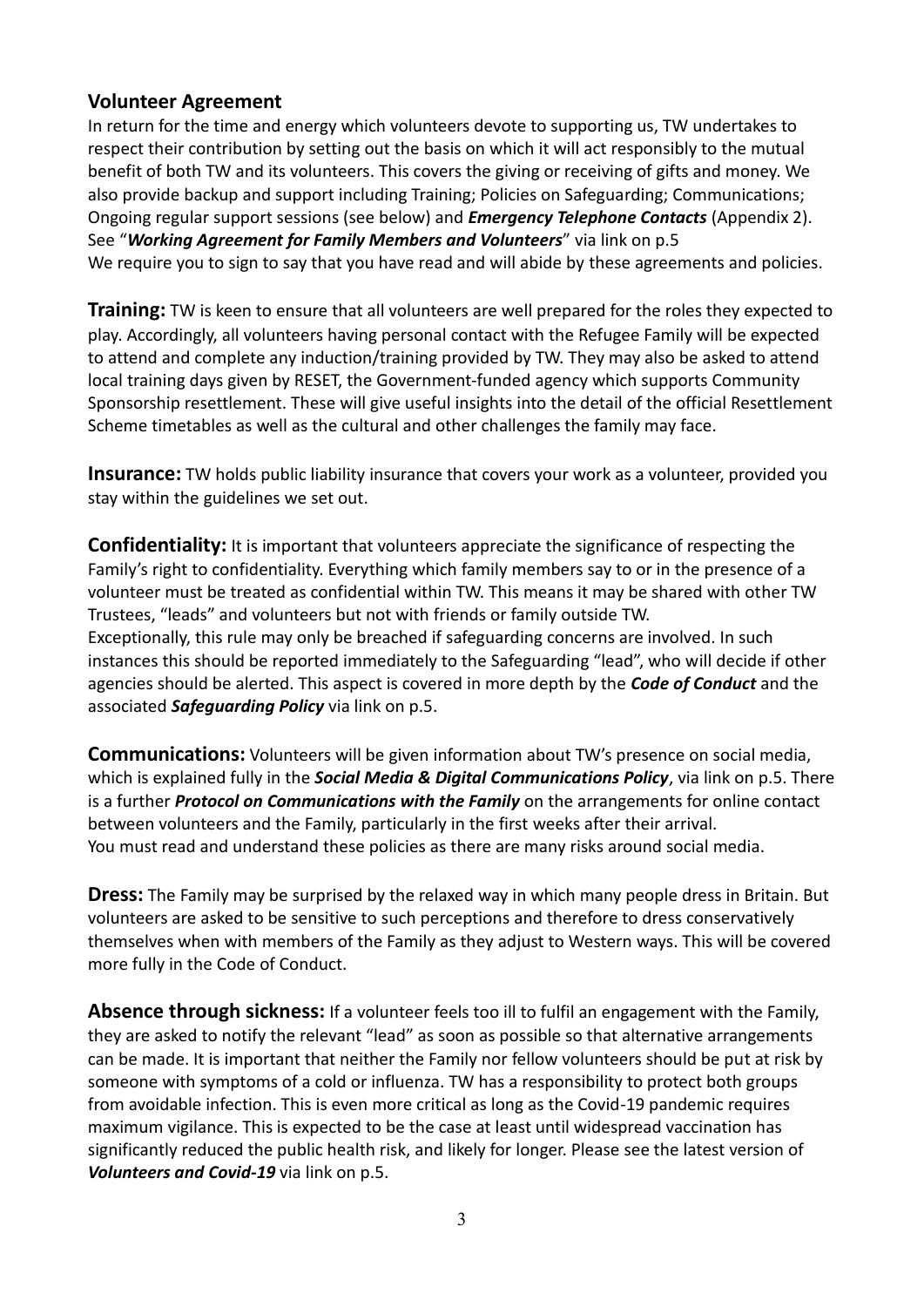<span id="page-3-0"></span>**Language:** As the Family become more proficient speaking English, volunteers will be expected to speak clearly, using a simpler vocabulary than they might normally employ and avoiding undue use of slang. They should be happy to explain words which puzzle Family members and to decipher some of the initials in common parlance within Britain. At first, tools such as Google Translate can help to bridge the gap – guidance on using this effectively is at:

[https://training-resetuk.org/toolkit/working-with-refugees/addressing-language-needs/tips-using](about:blank)[google-translate-effectively](about:blank)

<span id="page-3-1"></span>**Contacts with the Family:** Make sure you have read the *Code of Conduct* before a contact with the family. Think about and avoid risks to yourself and the family. As a new volunteer, it will be helpful to discuss your planned contact in advance.

On occasions an individual volunteer might be tempted to see more of the Family than TW judges to be sensible, given the importance of them learning to become more independent over time. If this occurs, the volunteer will be expected to follow the advice of "leads" within TW. For example, it is likely that TW will progressively restrict the hours when the family may contact them.

<span id="page-3-2"></span>**Car drivers:** If volunteers are asked to drive family members in their own cars, they will need to ensure that their insurance company agrees to them using the vehicle for charitable purposes, provided they are not paid for doing so. Written confirmation must be shown to a "lead" so that the family's welfare is protected.

They may claim a contribution towards the cost of running the car at a rate agreed by TW (currently 50p per mile). However, it is not mandatory to make a claim if the volunteer prefers not to. See *Volunteer Car Transport Policy* on car use by volunteers for full details. This is available under "Expenses" via the link on p.5.

<span id="page-3-3"></span>**Other expenses:** From time-to-time other out-of-pocket expenses may reasonably be incurred provided that they have been approved by the relevant "lead". Once again it is not mandatory to make a claim. All claims for expenses should be submitted to the Treasurer. See policy on *Volunteer Expenses* for full details. This is available under "Expenses" via the link on p.5.

<span id="page-3-4"></span>**Ongoing support:** TW will arrange informal monthly support meetings so that all volunteers may share experiences, compare impressions and discuss ways of improving TW's effectiveness. It is important that volunteers attend and actively participate at those meetings as they can provide a valuable overview and foster a sense of team spirit. The meetings will normally be chaired by the Safeguarding "lead".

<span id="page-3-5"></span>**Volunteer Grievances:** If volunteers are uncomfortable with aspects of the advice or treatment they receive from TW in terms of this *Handbook*, the *Agreement* or the *Code of Conduct*, they should raise their concerns initially with the relevant "lead". If the problem cannot be readily resolved, it may need to be referred to a Trustee. If it proves to be a serious matter which the volunteer wishes to pursue, TW's Grievance Procedure may be invoked (Appendix 2 below)

<span id="page-3-6"></span>**Protocol when ceasing to volunteer:** There will usually be mundane reasons for someone to cease volunteering with TW, such as moving away from the area or having competing domestic responsibilities. Whatever the reason, they will be asked in writing why they are leaving and for suggestions they might have to improve the experience of volunteers. It may prove worthwhile for the volunteer to meet with a Trustee to obtain a clearer understanding of their perspective.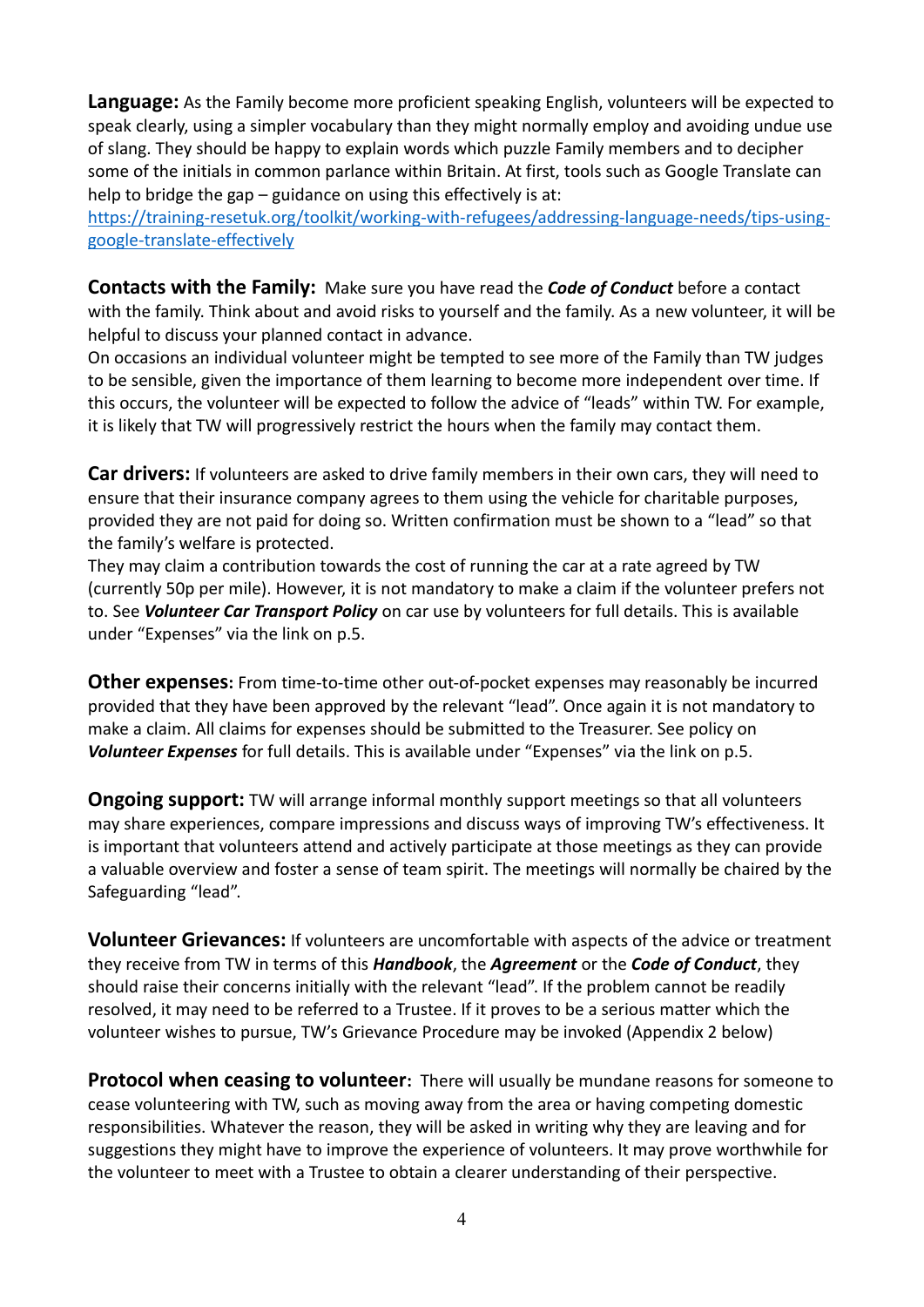## <span id="page-4-0"></span>**APPENDIX 1**

TW will make available to all volunteers (normally online) the various policy documents mentioned in the Handbook, as listed below. These are available from

Google Drive by clicking on:

[https://drive.google.com/drive/folders/1it62oy1oniHgD4eD2E5hkWoI3Ky1FBhw](about:blank)

#### **Volunteer Policies folder**

- 1. Safeguarding Policy
- 2. Code of Conduct for Volunteers
- 3. Working Agreement for Family Members and Volunteers
- 4. Social Media and Digital Communications Policy
- 5. Protocol on Communications with the Family
- 6. Volunteers and Covid-19 Guidance
- 7. Volunteer Expenses
- 8. Volunteer Car Transport policy

## <span id="page-4-1"></span>**APPENDIX 2 Emergency Contact telephone numbers**

| Welcome Team Lead Dorothy Craw |                 | 07879874701 | dorothycraw@blueyonder.co.uk |
|--------------------------------|-----------------|-------------|------------------------------|
| Safeguarding Lead              | Sally Mitchison | 07972201964 | mitchison@blueyonder.co.uk   |
| Lead Sponsor                   | Richard Young   | 07913506189 | richard.young.001@gmail.com  |
| Arabic translation             | <b>XXX</b>      | $07$ xxx    |                              |

## <span id="page-4-2"></span>**APPENDIX 3 Tyneside Welcomes Grievance Procedure (includes Grievance Policy below)**

If there is a grievance by or against a TW volunteer, the Trustees will try to resolve them openly and quickly to protect volunteers and the reputation of the charity and to minimise any disruption to its support for the refugee family. Unlike employees, volunteers do not have rights in law. Nevertheless, all grievances will be treated confidentially and only discussed amongst those directly involved in trying to resolve matters.

#### **IF YOU HAVE A GRIEVANCE/NEED TO COMPLAIN**

#### Stage 1 Oral

Initial grievances, whether against the organisation, a trustee or another volunteer should first be discussed informally in case there is a ready means of resolving them. They should be raised with the relevant "lead". If the grievance concerns that person, you should speak to a Trustee.

Stage 2 Written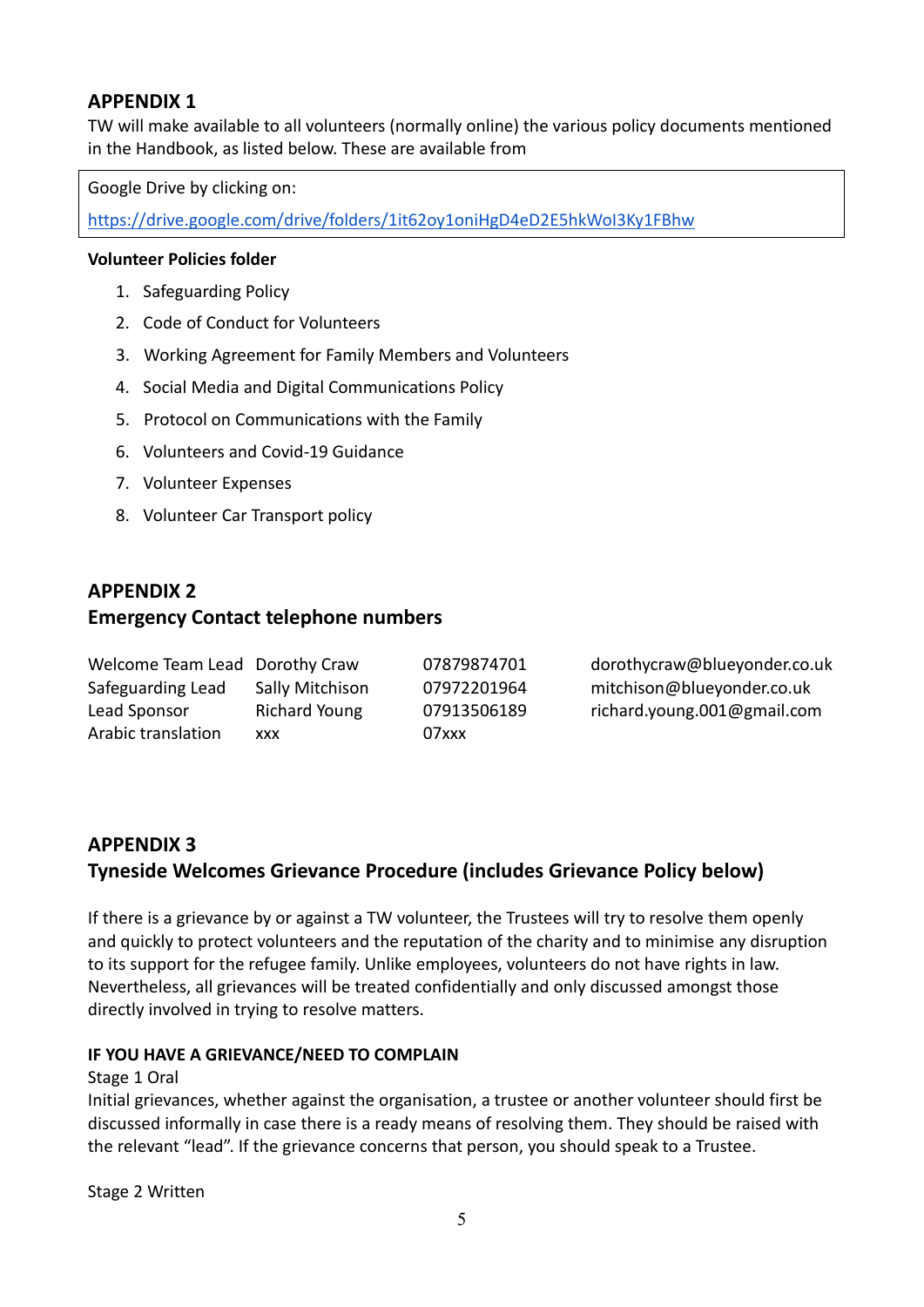If you are not satisfied with the response to your oral complaint/grievance, you should make a formal statement of your grievance in writing to the Safeguarding Lead, or if it concerns that person, then to the Secretary of Tyneside Welcomes. They will invite you to a meeting to explore the issue in more detail. You may be accompanied by a person of your choice. If necessary, following the meeting, an investigation will be conducted. You will be notified in writing of the outcome.

#### Stage 3 Appeal

If you are not satisfied with the outcome of the investigation, you may appeal against the decision in writing to the Chair of the Trustees, who will nominate another Trustee not previously involved to conduct the appeal hearing. Again, you may be accompanied by a person of your choice. You will be notified in writing of the outcome of the appeal. The decision is final and there will be no further appeal.

#### **IF THE GRIEVANCE IS AGAINST YOU**

#### Stage 1 Oral

The first step is for a Trustee to have an informal discussion with you about the grievance to hear your side of the story. It may try to identify possible solutions. Grievances should not be anonymous as you are entitled to know what is alleged against you and by whom. You will be given the option to be accompanied by a person of your choice.

#### Stage 2 Written

If the issue cannot be resolved by an oral discussion, it may be necessary to deal with matters more formally. This could result in you being issued with a written warning, outlining the reason for the grievance. In any event you will be given the opportunity to put your case to another Trustee before such a step is taken. Again, you may be accompanied by a person of your choice. Depending on the nature of the grievance, further options to resolve matters or offer additional support from TW could be proposed. If that is not thought to be feasible, you may be advised in writing that your volunteering services are no longer required.

#### Stage 3 Appeal

If you have been informed that you are not required as a volunteer, you may appeal in writing to the Chair of the Trustees. Two Trustees not previously involved will be nominated. Again, you may be accompanied by a person of your choice to conduct your appeal. You will be notified of the outcome in writing. The decision is final and there will be no further appeal.

#### Suspension of Volunteering Duties

In some circumstances you may be asked to stop volunteering immediately while the matter is explored. For example, there may be complaints of harassment, theft or violent behaviour or there may be safeguarding concerns. This will be confirmed in writing. It does not preclude the grievance procedure being applied at a later date after further investigation and, for example, subject to any legal proceedings being concluded.